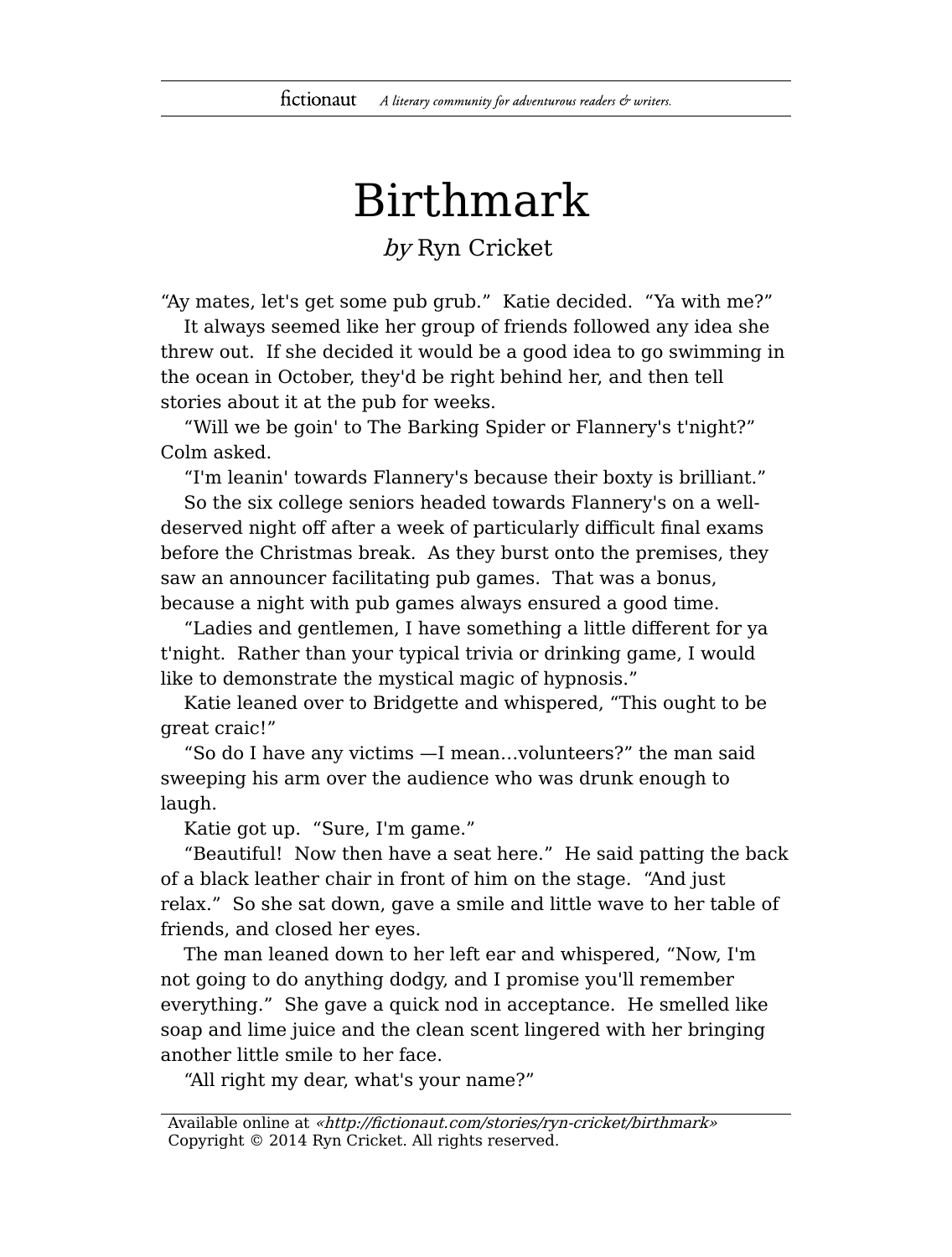"Katie. Katie McGinty."

"Great! Well Katie, I want you to just close your eyes and relax." He motioned for the whole pub to hush, and they did.

"Just listen to the sound of my voice, Katie. You are feeling very sleepy…and so relaxed…Your breathing is becoming steady as if you were sleeping…you couldn't possibly open your eyelids for you haven't the energy or need. When I count backwards from five to one, Katie, you will be asleep. Five…breathing steady…four…so relaxed…three…sinking deeper…two…one. Katie, whatever we do, you will remember."

Someone almost began to speak, but the man waved his hand. "Katie, you will only hear to my voice." The man said quickly. "No one else is here, so there are no other sounds except my voice. Now let's go back to your third birthday. Are you there?"

"Yes." She said meekly.

"And what do you see?"

"There is a pink cake with butterflies." She said in a high little voice. "I can count the candles! One, two three!" The audience gasped and a few giggled a little.

"Very good, Katie. Is that how old you are?" He asked.

"Yes." She said with a big beaming smile.

"Let's go back even further, Katie." There were murmurs and questioning in the audience. Where was he going back to? Her birth?

"All right Katie, what's the first thing you remember? What do you see?" The man asked.

"I'm in a big bed. The walls are white-washed and there are flowing curtains over windows with no glass. The breeze feels so good on my face… I think they want me to focus on the air, the cool air, breathe."

The man seemed a bit startled. At first he thought she might be describing the hospital where she born, but it wasn't any hospital. "Go on…What is happening? What are you doing?"

"I'm holding on to the bedpost and squeezing it when the pain comes because I don't want to scream. There are four other women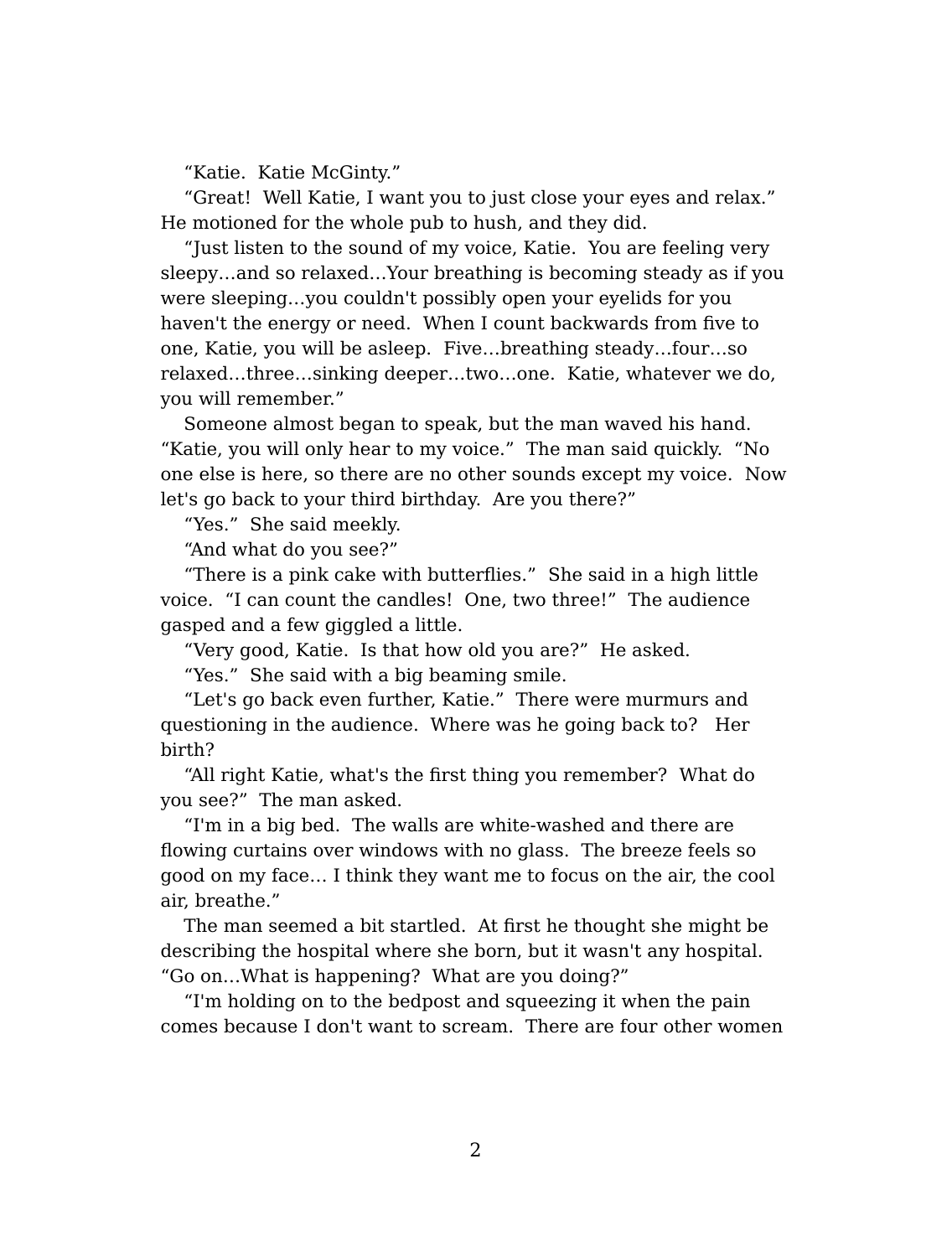in the room around me in colorful saris. One of them is his wife. She is standing in the corner with her arms crossed, looking at me with contempt and maybe jealousy. She's had no children yet."

The man was amazed and had no idea where this story could be coming from, so he just shrugged his shoulders to the audience, and encouraged her to go on. He was careful not to say her name now because he was quite sure she was no longer Katie.

"They're talking so fast! I can't understand them. I smell curry. It's really strong. I used to love it, but now, here, it makes me want to throw up! They look scared. They're talking so fast, it's making me nervous. What are they saying? I'm giving birth! Oh my God, I'm having a baby! Oh, it hurts! IT HURTS! But the women are trying to help me. The woman in red and gold with the painted hands gave me some herbs…it's coming so fast…but everything is… floating away…I can't feel them…the voices…the smell…it's fading …it's turning white…" Her voice trails off, into voicelessness.

The man wasn't sure what to do, so he took her out of it as quickly as he could. "Ladies and gentlemen, let's give a big hand to Katie!" There was a round of applause from the audience and the man immediately decided to go back to the usual fare of trivia/drinking games.

Katie had managed her way back to her table in what her friends thought might be a slight daze. She couldn't speak, because there was nothing to say. She downed the rest of her Jamison and grabbed a few chips off of Bridgette's plate.

"Hey mates!" She said putting on a somewhat forced smile. "I'm done in. I'm gonna head back. It's been a long day."

Bridgette thought she should go with her. "No, no, I'm top notch." She assured them. "Really. Enjoy yourselves. Sláinte!"

As soon as Katie crawled into bed, she fell into a heavy, dreamless sleep, as if she hadn't slept for days. And even though she forgot to set her alarm and subsequently slept in, she managed not to miss her noon appointment with her Anthropology professor, Dr. Singh.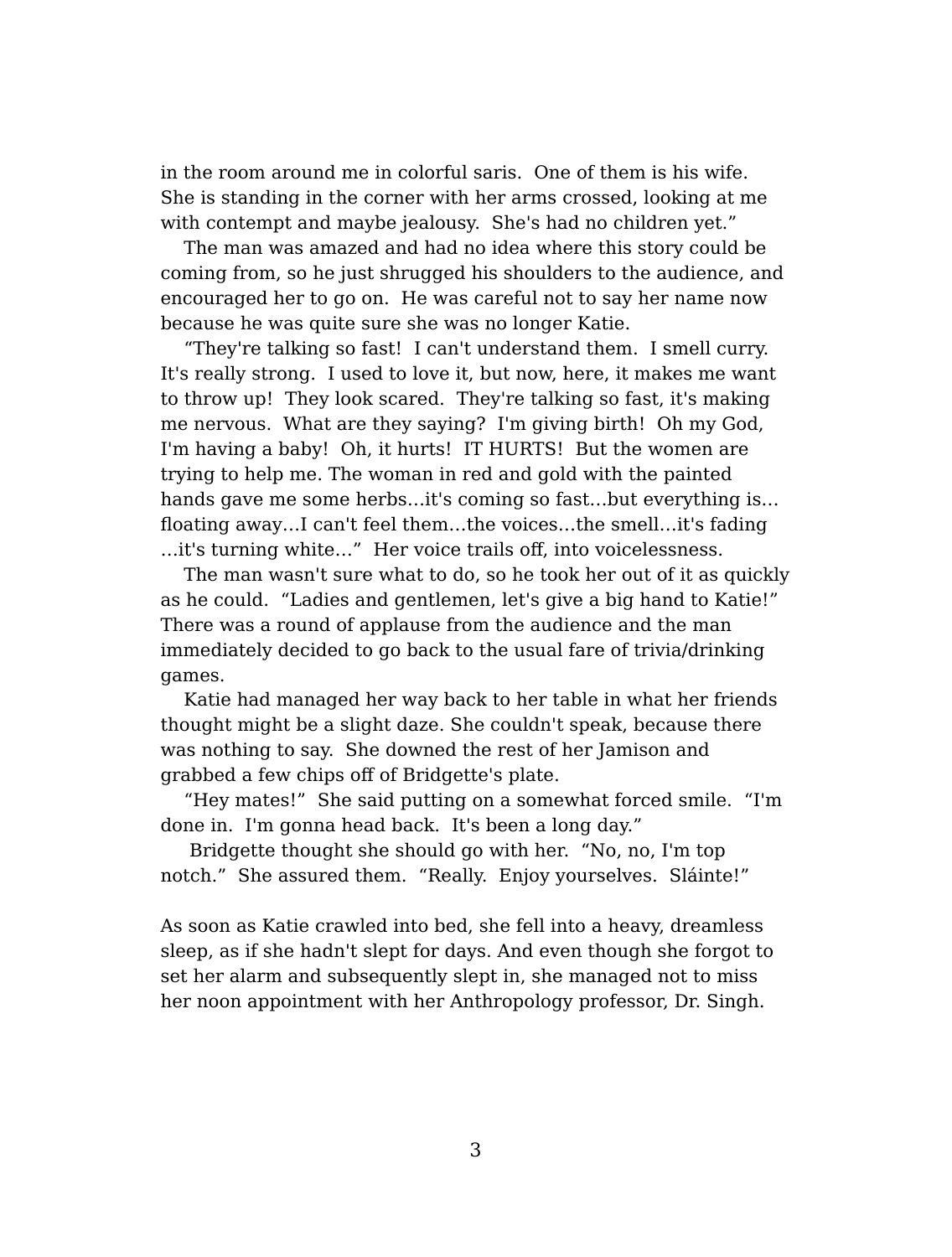"Hello, Katie." He said in his British/Indian accent when he saw her in the doorway. For some reason, she almost couldn't recognize him.

"Hello, Dr. Singh," Katie said as she handed him her research paper. "Can I ask you something?"

"Of course, Katie. What is it?" Katie noticed that he had really large eyes with long eyelids that didn't really go all the way up but made his eyelashes even more pronounced. It was hard for her to look away from them.

She sat down in the big soft chair in front of his desk. "In your religion you believe in past lives, right?"

"Yes, reincarnation is a tenet of the Hindu faith." He replied.

"As Catholics, I think we believe that only Jesus had the power to come back."

"Yes, it's an interesting little snag in Christianity."

Katie laughed a little nervously. "So how does it work exactly?" "Well," Dr. Singh began leaning back in his chair and touched his long, bony fingertips together. His fingers showed his age much more than his face did. "For those who are interested in these things, they may see the details in a meditation or a dream perhaps. Most often they remember their own death first, because it's usually the most traumatic thing they experience."

"Really?" Katie looked up with big eyes. "How do they know it's real?"

"Sometimes they carry something with them: a favorite food, a fear, an allergy, even a birthmark." He explained.

"How can you keep a birthmark?"

"Sometimes you chose to have one to remind yourself. Listen," he said as he stood up and grabbed his jacket. "I was just about to go for lunch. Would you like to join me?"

"Ok." Katie agreed, and they walked to the local curry house. Dr. Singh ordered food and talked to the waiter in Hindi. Somehow Katie could tell that what he ordered wasn't on the menu, but the waiter just nodded without question.